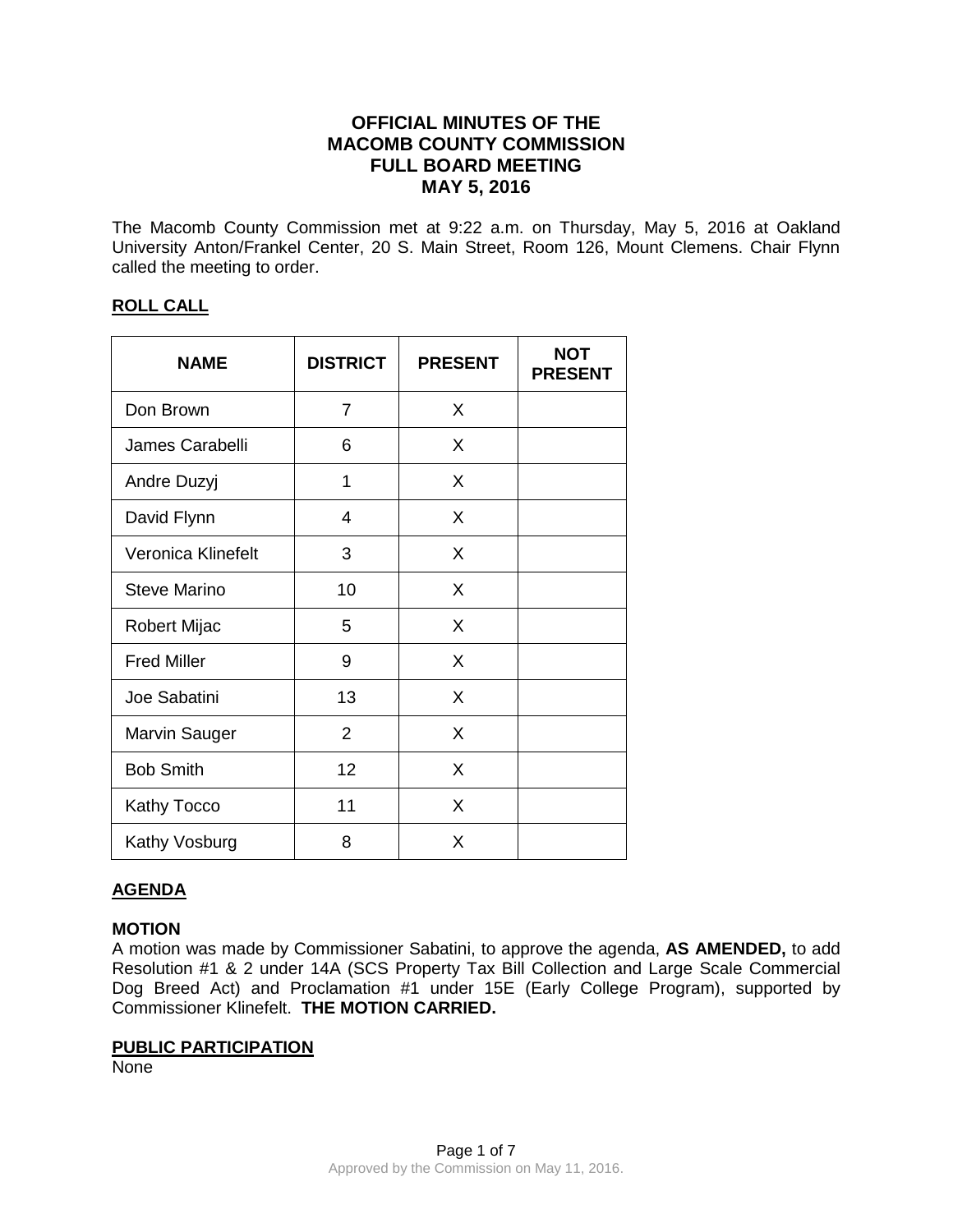### **CORRESPONDENCE FROM EXECUTIVE**

### **MOTION**

**R16-080** A motion was made by Commissioner Carabelli, to receive and file the memo regarding clarification of Ordinance 2016-02, supported by Commissioner Smith. **THE MOTION CARRIED.**

#### **APPOINTMENTS**

County Executive with Board Concur:

### **MACOMB COUNTY ZOOLOGICAL AUTHORITY**

5 vacancies; 5 applications attached; 3 year terms upon appointment to December 31, 2018.

### **MOTION**

**R16-081** A motion was made by Commissioner Carabelli, to approve the reappointments of Matt Ahearn, Tom Kalkofen, Elizabeth Green, Grace Shore and Diana Rascano to the Macomb County Zoological Authority, supported by Commissioner Vosburg.

### **THE MOTION CARRIED.**

## **GOVERNMENT OPERATIONS COMMITTEE MEETING – May 3, 2016** No report.

**JUSTICE AND PUBLIC SAFETY COMMITTEE MEETING – May 4, 2016** No report.

### **HEALTH AND HUMAN SERVICES COMMITTEE MEETING – May 4, 2016** No report.

### **FINANCE COMMITTEE MEETING – May 5, 2016**

The reading of the recommendations from the Finance Committee was waived and a motion was made by Chair Miller, supported by Vice-Chair Brown, to adopt the committee recommendations.

- **R16-082** Concur with the Sheriff's Office's request to increase the calendar grant fund budget allowing the acceptance of Michigan Medical Marijuana Program (M.M.M.P.) grant funds awarded to the Sheriff's Office by the State of Michigan-Department of Licensing and Regulatory Affairs in the amount of \$70,244.00; the term of this grant is nine months 1/1/2016 through 9/15/2016; further, a copy of this Board of Commissioners' action is directed to be delivered forthwith to the Office of the County Executive.
- **R16-083** Approve the recommended 2016 Annual Action Plan submitted by Macomb Community Action; further, a copy of this Board of Commissioners' action is directed to be delivered forthwith to the Office of the County Executive.
- **R16-084** Approve an increase in budgeted revenues and expenses in the General Fund Appropriations cost center in the amount of \$29,000 each to account for a new grant award and associated local matching funds related to the OneMacomb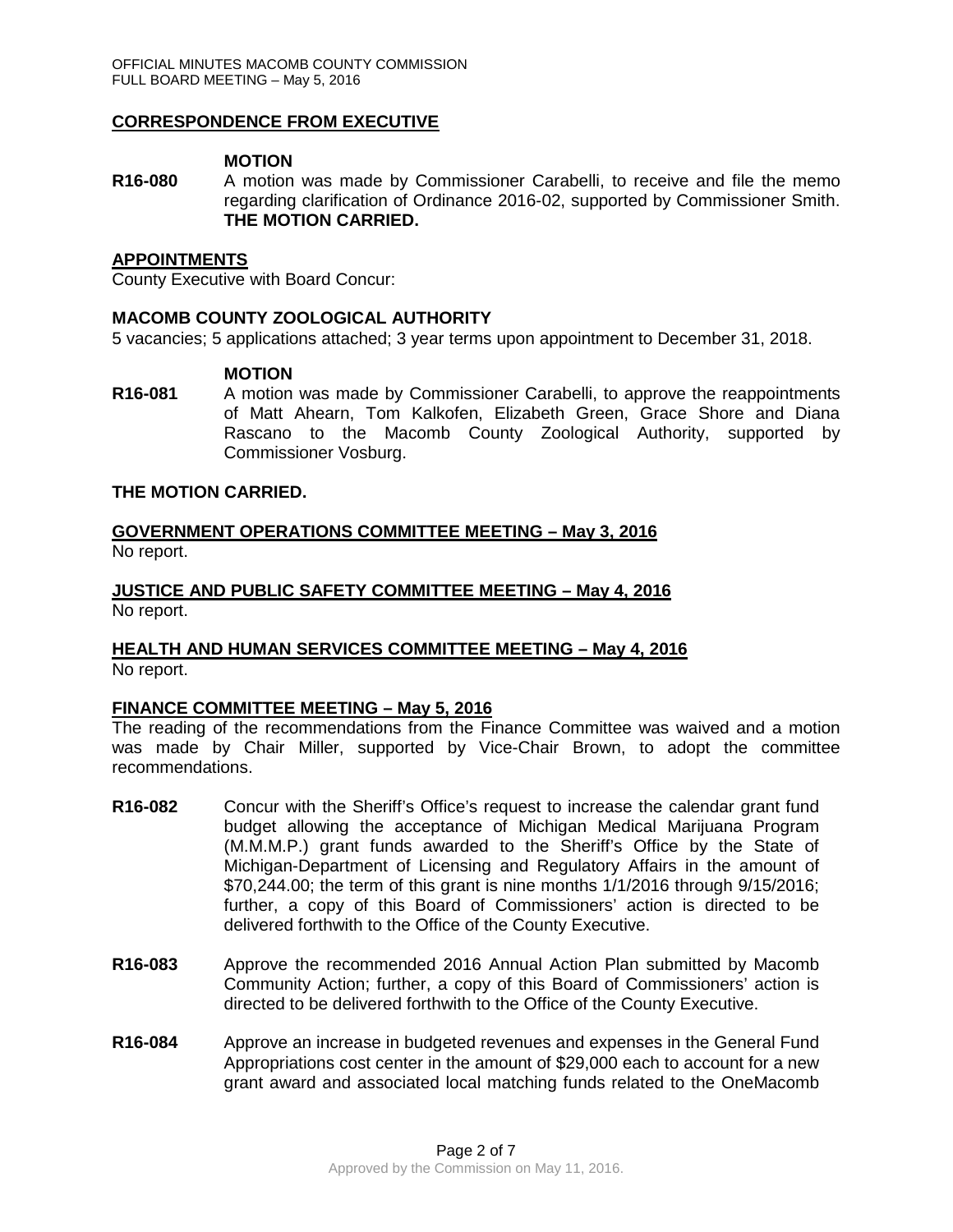initiative; further, this budget action addresses budgetary issues only. It does not constitute the Commission's approval of any County contract. If a contract requires Commission approval under the County's Contracting Policy or the County's Procurement Ordinance, such approval must be sought separately; further, a copy of this Board of Commissioners' action is directed to be delivered forthwith to the Office of the County Executive.

## **THE MOTION CARRIED.**

### **RESOLUTION**

### **R16-085 MOTION**

A motion was made by Chair Flynn, to adopt resolution amending Resolution #R13-257 (approving the establishment of a Property Assessed Clean Energy (PACE) Program, supported by Commissioner Mijac.

### **THE MOTION CARRIED.**

### **CORRESPONDENCE**

### **MOTION**

A motion was made by Commissioner Duzyj, to receive and file the following correspondence in their entirety, supported by Commissioner Miller.

- **R16-086** January 27, 2016: Correspondence from County Clerk/Register of Deeds regarding deadline for submission of Veterans' Millage Language.
- **R16-087** January 25, 2016: Correspondence from Equalization Director regarding Veterans' millage proposed increase comparison.
- **R16-088** April 4, 2016: Correspondence from Chief Veterans Services Officer and Veterans Services Commission Chairman regarding millage proposal.

# **THE MOTION CARRIED.**

### **RESOLUTION**

### **MOTION**

A motion was made by Commissioner Sauger, to adopt resolution approving the ballot language to increase and renew the Macomb County Veterans' Millage and that it be placed on the August 2, 2016 Ballot at a rate of 0.069, supported by Commissioner Miller.

### **MOTION TO AMEND**

A motion was made by Commissioner Marino, to adopt proposal #2 and to adjust the numbers accordingly; to strike and insert any reference to 0.069 mills to 0.055 mills; any reference to 0.029 mills to 0.06 mills; estimate on taxable value will go from \$1,756,375 to \$1,400,009 and a taxable value annual levy will go from \$3.45 to \$2.75, supported by Commissioner Sabatini.

A roll call vote was taken on the motion to amend.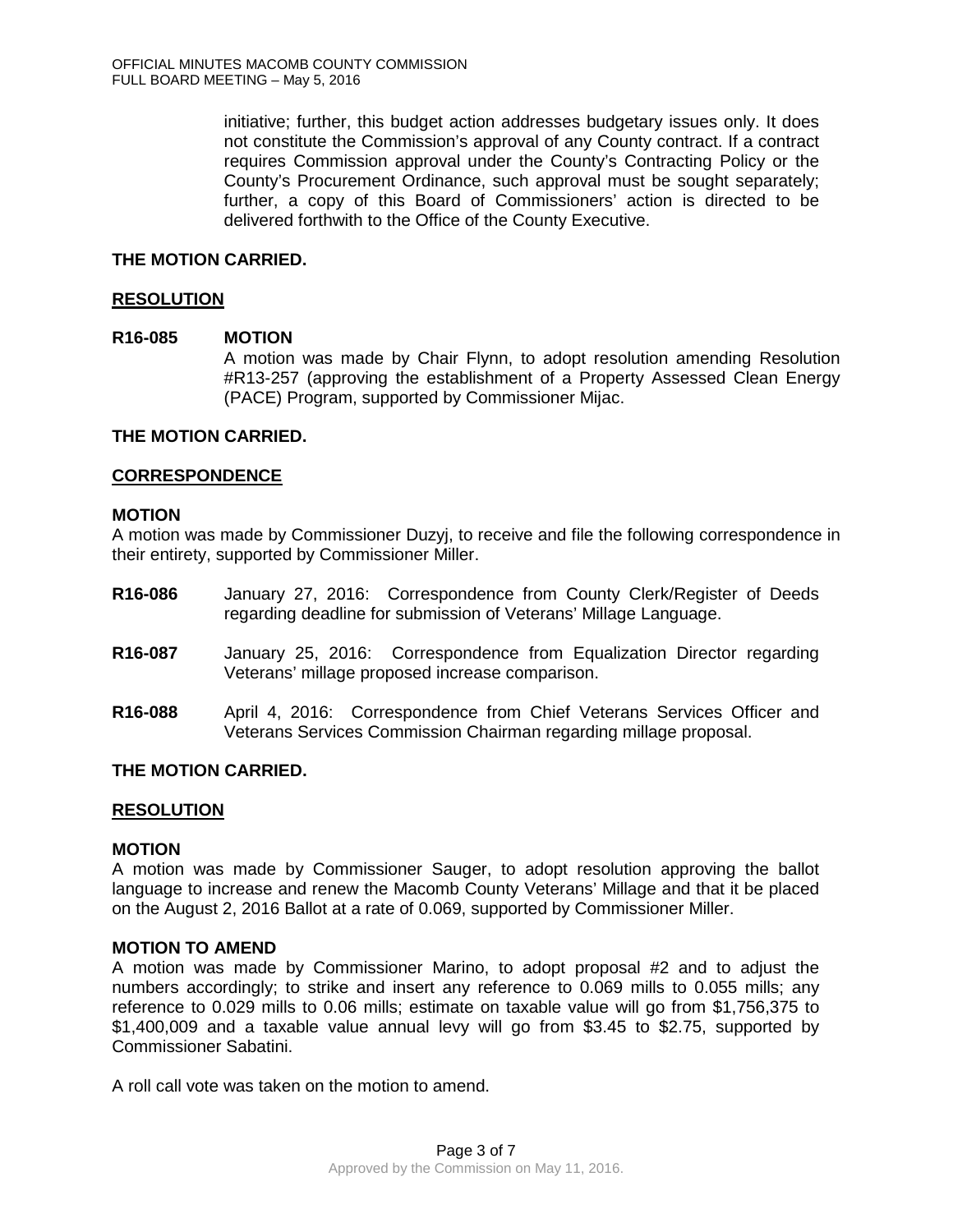Voting yes were: Marino, Sabatini, Vosburg and Brown. There were 4 yes votes. Voting no were: Sauger, Smith, Carabelli, Duzyj, Klinefelt, Mijac, Miller, Tocco and Flynn. There were 9 no votes. **THE MOTION TO AMEND FAILED.**

## **MOTION TO AMEND**

A motion was made by Commissioner Marino, to amend the motion to change the election from August 2, 2016 to November 8, 2016, supported by Commissioner Brown.

A roll call vote was taken on the  $2^{nd}$  motion to amend.

Voting yes were: Marino, Brown, Mijac and Sabatini. There were 4 yes votes.

Voting no were: Carabelli, Duzyj, Klinefelt, Miller, Sauger, Smith, Vosburg, Tocco and Flynn. There were 9 no votes. **THE MOTION TO AMEND FAILED.**

A roll call vote was taken on the original motion:

**R16-089** A motion was made by Commissioner Sauger, to adopt resolution approving the ballot language to increase and renew the Macomb County Veterans' Millage and that it be placed on the August 2, 2016 Ballot at a rate of 0.069, supported by Commissioner Miller.

Voting yes were: Sauger, Miller, Sabatini, Smith, Vosburg, Brown, Carabelli, Duzyj, Klinefelt, Marino, Mijac, Tocco and Flynn. There were 13 yes votes.

There were 0 no votes. **THE MOTION CARRIED.** 

### **PRESENTATION ON DEPARTMENT OF HEALTH MURAL PROJECT**

Presentation given by Laura Murphy from BOC

### **MOTION**

**R16-090** A motion was made by Commissioner Marino, to receive and file the Health Department mural project, supported by Commissioner Tocco. **THE MOTION CARRIED.**

### **RESOLUTIONS**

### **MOTION**

A motion was made by Commissioner Sabatini, to adopt the following Resolutions in their entirety, supported by Commissioner Klinefelt.

- **R16-091** Authorizing the City of St. Clair Shores to collect in July, 2016, the property tax bill amounts that will total \$100 or less per individual tax bill, exclusive of any applicable property tax administration fee that otherwise would be collected as part of the 2016 Winter Tax Levy. (offered by Marino and Klinefelt; recommended by Finance Committee on 05/05/16)
- **R16-092** Supporting Michigan Senate Bill 339/House Bill 4898, the Large Scale Commercial Dog Breeder Act. (offered by Miller; recommended by Finance Committee on 05/05/16)

### **THE MOTION CARRIED.**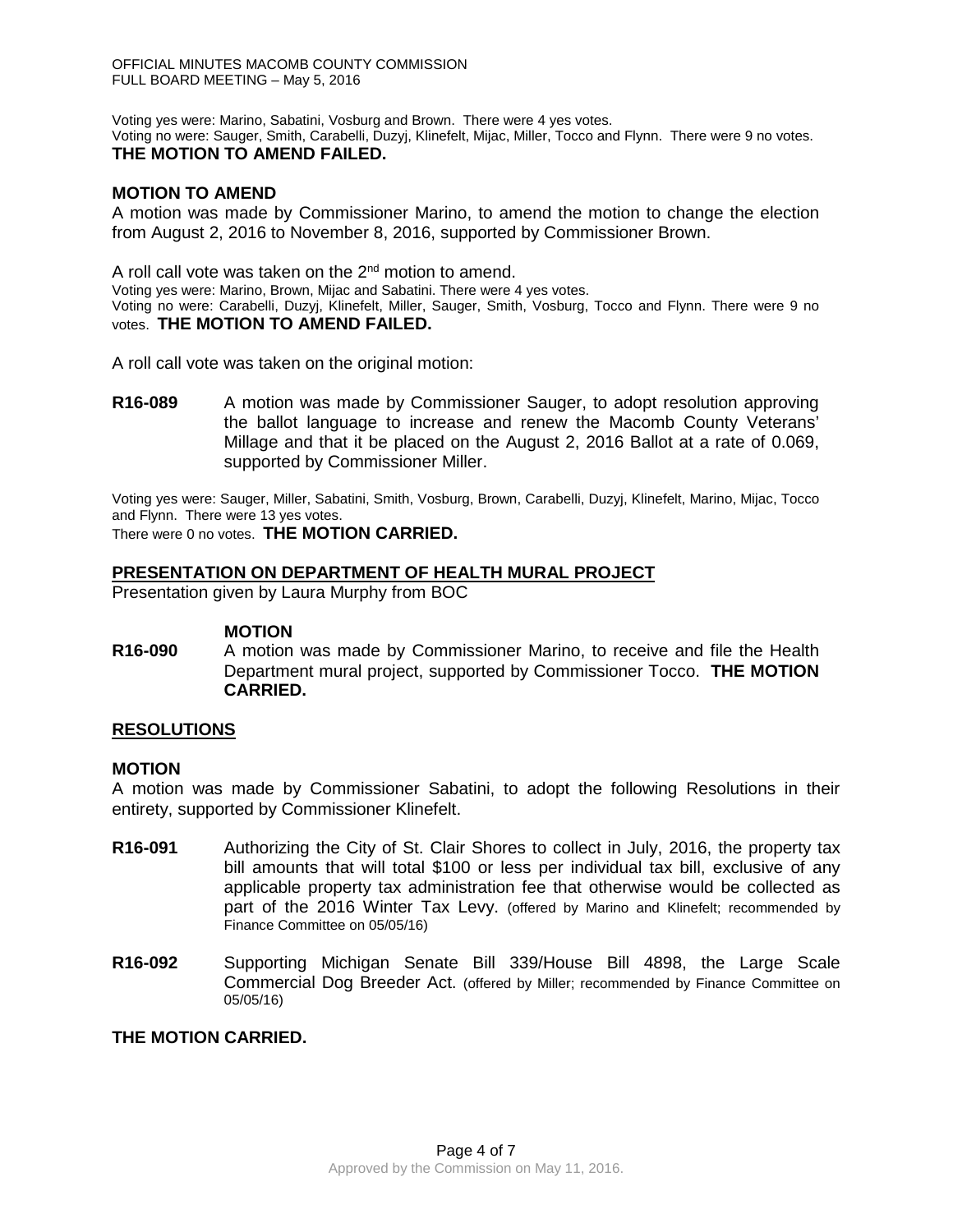### **PROCLAMATIONS**

### **MOTION**

A motion was made by Commissioner Duzyj, to adopt the following Proclamations in their entirety, supported by Commissioner Miller.

- **R16-093** Commending Jacob Bart Eagle Scout (offered by Brown; recommended by Government Operations Committee on 05/03/16)
- **R16-094** Commending Wayne Oehmke Retirement from Sterling Heights Regional Chamber of Commerce and Industry (offered by Flynn; include all commissioners; recommended by Government Operations Committee on 05/03/16)
- **R16-095** Recognizing May 15-21, 2016 as Police Week and May 9, 2016 as Peace Officers' Memorial Day in the City of Warren (offered by Sauger; include all commissioners; recommended by Government Operations Committee on 05/03/16)
- R16-096 Commending Wakely Associates, Inc. 65<sup>th</sup> Anniversary (offered by Board: recommended by Government Operations Committee on 05/03/16)
- **R16-097** Honoring the success of Early College of Macomb (MCC/MISD) (offered by Carabelli; recommended by Finance Committee on 05/05/16)

### **THE MOTION CARRIED.**

### **APPROVE REQUEST TO BE EXCUSED**

#### **MOTION**

**R16-098** A motion was made by Commissioner Marino, to approve request from Commissioner Kathy Vosburg to be excused from absence for the 05/04/16 Justice and Public Safety and Health and Human Services Committee meetings to attend a Community Conversation: Restoring Trust in Government/SEMCOG and MAC in partnership with the Center for Michigan, supported by Commissioner Carabelli.

### **THE MOTION CARRIED.**

### **NEW BUSINESS**

Chair Flynn reminded Commissioners about the locations of the May 10<sup>th</sup> and May 11<sup>th</sup> meetings.

Commissioner Carabelli inquired about the status of the new media person.

### **PUBLIC PARTICIPATION**

None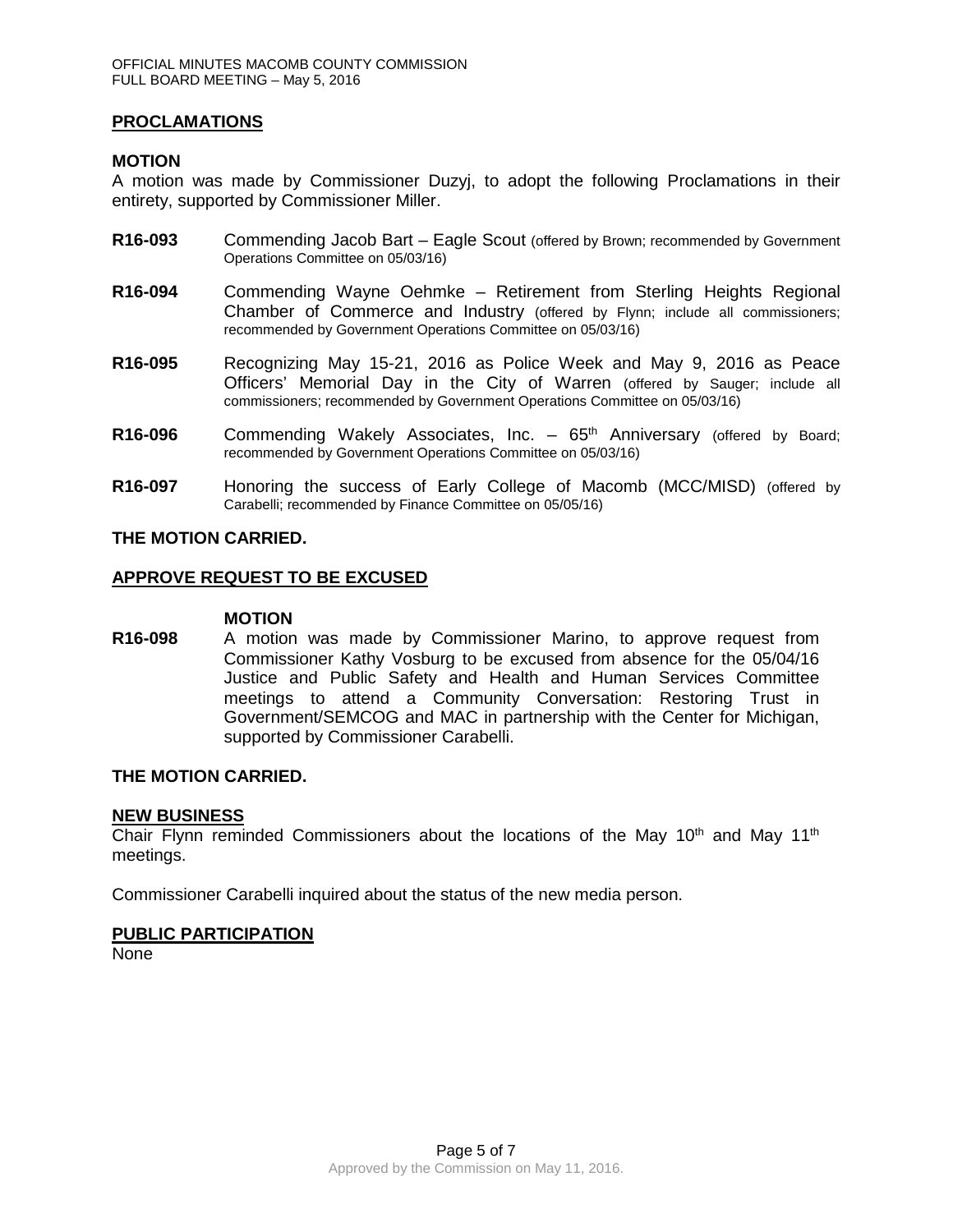### **EXECUTIVE SESSION TO DISCUSS AN ATTORNEY/CLIENT PRIVILEGED MEMORANDUM FROM INDEPENDENT COUNSEL DATED MAY 4, 2016**

## **MOTION**

A motion was made by Commissioner Marino, to enter into executive session, supported by Commissioner Smith.

A roll call vote was taken:

Voting Yes were: Marino, Smith, Vosburg, Brown, Carabelli, Duzyj, Klinefelt, Mijac, Miller, Sabatini, Sauger, Tocco and Flynn. There were 13 Yes votes. There were 0 No votes.

### **THE MOTION CARRIED.**

The Board entered executive session at 10:12 a.m., with it ending at 10:15 a.m.

## **ROLL CALL**

| <b>NAME</b>         | <b>DISTRICT</b> | <b>PRESENT</b> | <b>NOT</b><br><b>PRESENT</b> |
|---------------------|-----------------|----------------|------------------------------|
| Don Brown           | $\overline{7}$  | X              |                              |
| James Carabelli     | 6               | X              |                              |
| Andre Duzyj         | 1               | X              |                              |
| David Flynn         | 4               | X              |                              |
| Veronica Klinefelt  | 3               | X              |                              |
| <b>Steve Marino</b> | 10              | X              |                              |
| Robert Mijac        | 5               | X              |                              |
| <b>Fred Miller</b>  | 9               | X              |                              |
| Joe Sabatini        | 13              | X              |                              |
| Marvin Sauger       | $\overline{2}$  | X              |                              |
| <b>Bob Smith</b>    | 12              | X              |                              |
| Kathy Tocco         | 11              | X              |                              |
| Kathy Vosburg       | 8               | X              |                              |